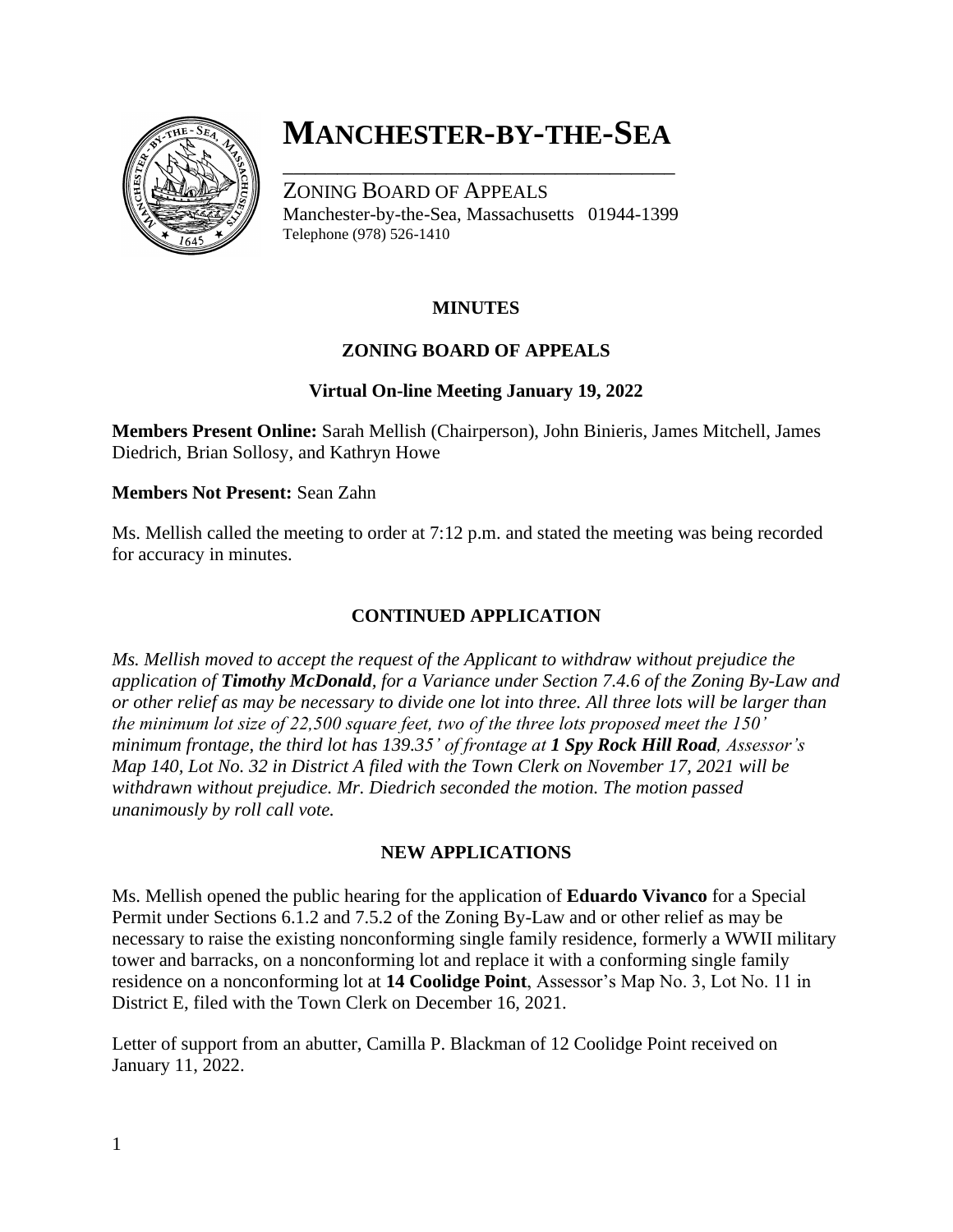Mr. Vivanco stated the home was given to the Navy during World War II and the current structure including the tower is higher than By-Laws allow by 20 feet and close to the lot line. Additionally, the house does not comply with the By-Law setbacks. Mr. Vivanco is proposing razing the house and constructing a house designed to be safer, more beautiful and in compliance with the By-Law. Mr. Mitchell missed the site visit and asked if the new house would comply with setbacks. Ms. Mellish stated the new residence will not encroach in the setback. Mr. Sollosy asked if the structure had any historical significance. Mr. Vivanco stated he was familiar with the history of the structure, and it was part of Boston Harbor fire security system and used to triangulate locations of fire. Mr. Mellish stated the tower is not aesthetically pleasing and asked if the anyone in the public would like to speak.

Jeff and Cindy Burbank, 35 Coolidge Point – Mr. Burbank stated he supports the tower coming down and being replaced by a beautiful home.

*Ms. Mellish moved to close the public hearing and approve the application of Eduardo Vivanco for a Special Permit under Sections 6.1.2 and 7.5.2 of the Zoning By-Law, and/or other relief as may be necessary, to raze the existing nonconforming single family residence and WWII military tower on a nonconforming lot and replace it with a single family residence which conforms with all setback requirements and height restrictions at 14 Coolidge Point, Assessor's Map No. 3, Lot No. 11 in District E, filed with the Town Clerk on December 16, 2021, based on a finding the proposed project is in harmony with the purpose and intent of the By-Law, will not be more detrimental or injurious to the neighborhood than the existing nonconforming structure and all requirements and conditions under Section 7.5.2 of the Zoning By-Law for the grant of a Special Permit have been met, based on the condition that the construction of the residential structure proceeds in accordance with the following plans/drawings designed by Eduardo Vivanco, dated December, 2021:*

*Plans and Elevations: D1 Site Plan Proposed New Residence, D2 Elevations Proposed New Residence Mr. Mitchell seconded the motion.* 

Mr. Mitchell will write the Decision and Mr. Diedrich will review

Ms. Mellish opened the public hearing for the application of **Thomas & Nancy Laughlin and Ann Marie Gavin** for a Special Permit under Sections 4.6.2, 6.1.2 and 7.5.2 of the Zoning By-Law and or other relief as may be necessary to construct an Accessory Dwelling Unit at **11 Lincoln Avenue**, Assessor's Map No. 41, Lot No. 79 in District B, filed with the Town Clerk on December 15, 2021. The Applicants are the buyers of the property and have submitted the Application with the assent, on December 18, 2021, of the property owner, Carmin Azzarano, Manager, McDonough Mountain, LLC.

Ms. Laughlin stated there are three people buying the home she and her husband and her sister. Ms. Laughlin described the property as a large house on 1.3 acres. They are proposing renovating the bottom floor to create a separate living area with no change to the footprint of the house. She believes the proposed changes will enhance the property. Ms. Mellish stated at the site visit it was determined there was adequate parking for four cars and asked Ms. Laughlin to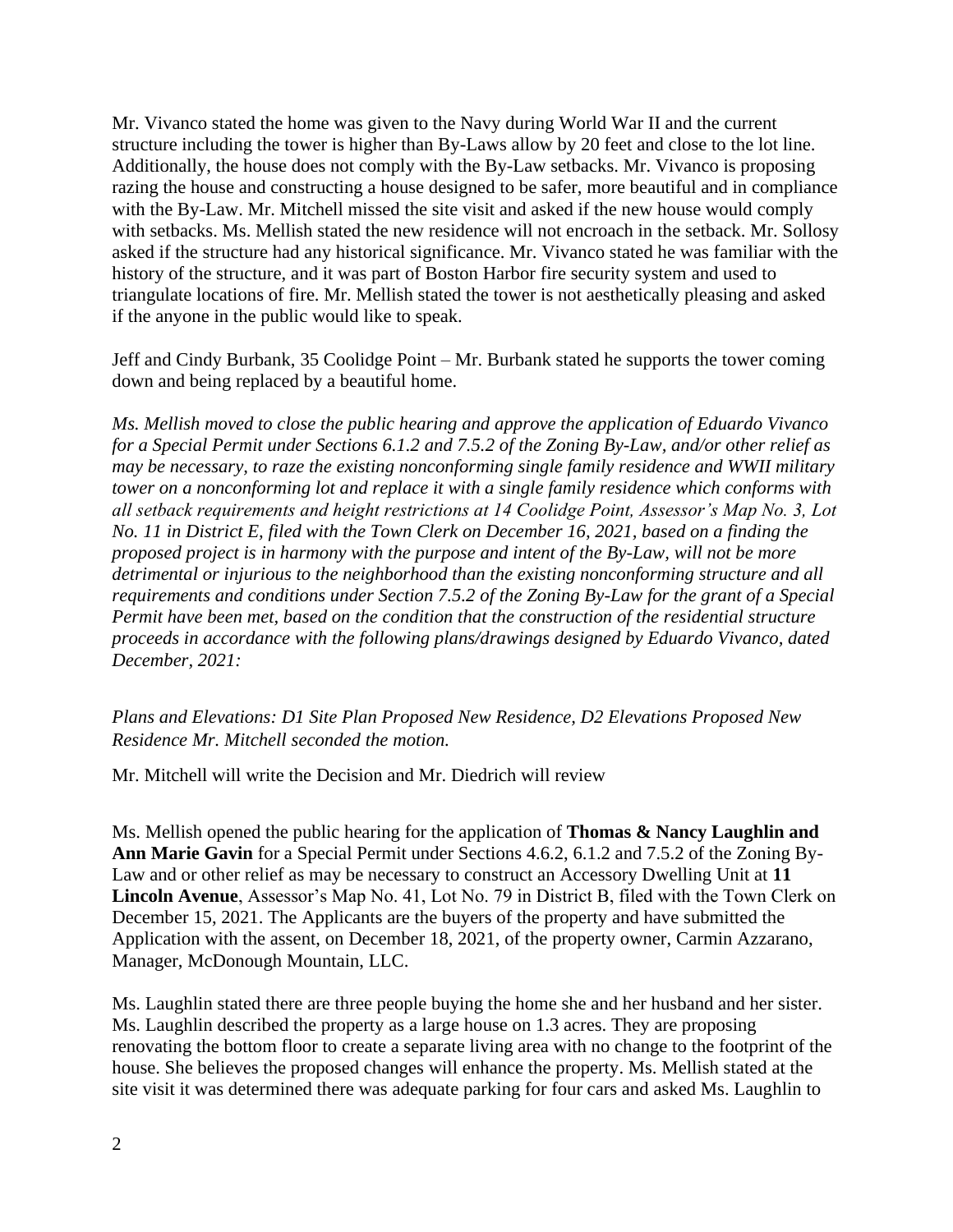outline the proposed changes. Ms. Laughlin stated plans called for reconfiguring siding on the front to allow for additional light in the house and there would be changes to the entrance. Mr. Sollosy, Mr. Diedrich, Mr. Mitchell, Mr. Binieris and Mr. Howe had no additional questions and were good.

### Public Comment

Ms. Stock, 17 Lincoln Avenue – stated she was surprised to receive the ZBA letter indicating Lincoln Avenue is a small street and is getting smaller with cars and traffic increasing and stated the parking at the top of the driveway was only adequate for three cars. Ms. Stock also expressed concern for the property if the new owners moved out and the house became an Airbnb. Ms. Mellish stated the request if for an ADU and the owner needs to be on site. Ms. Mellish noted the property meets all the requirements for an ADU, the lot size is twice the required lot size for the District and will be owner occupied. The new owners are investing a lot to live there, and it will be a home for the three owners of the property. Ms. Mellish added the Board had heard Ms. Stock's concerns.

Maureen McCarthy, owner of 90 School Street – Ms. McCarthy stated the change is not detrimental and supports multiple family homes and changes in the By-Laws to allow for more multiple family homes in Town. Ms. Mellish clarified that this is not a two-family home it is an ADU that complies with the By-Law.

Christine Delisio, 6 Lincoln Avenue – Ms. Delisio asked if the ZBA was keeping a running list of ADU's approved noting all ADU's require a Special Permit. Ms. Mellish replied the ZBA was not responsible for enforcement and that is the role of the Building Inspector. Ms. Delisio added she was concerned about traffic stating it was not fair for the residents. Ms. Mellish stated the cars will be parked at the top of the driveway and there is turn around space. Ms. Delisio stated there is no place for visitors to park and parking was not clearly delineated on the plans. Ms. Mellish stated there is ample parking available and pictures were included with the application.

Ruth Sones, 14 Lincoln Avenue – Ms. Sones was concerned the property was being sold and there was no way to supervise an in-law apartment and does not understand why it was being allowed. Ms. Mellish stated the ZBA grants Special Permits in accordance with the Zoning By-Laws, and it is the obligation of the Board is to follow the By-Law. Ms. Howe added the ZBA is not a policing authority if there is a complaint around a permit that goes to the Building Inspector.

Peter Kinch, 15 Lincoln Avenue – Mr. Kinch asked if there was a setback requirement for parking. Ms. Mellish stated there is no setback requirement, however, the proposed parking on the property is 5 feet from the property line.

Matt Gibbs, 9 Lincoln Avenue – Mr. Gibbs stated he had spoken with the new owners and a house this size could easily support a family of six with multiple cars. The new owners have the best intentions and will take into consideration the neighbors. He supports the application.

#### Board Comment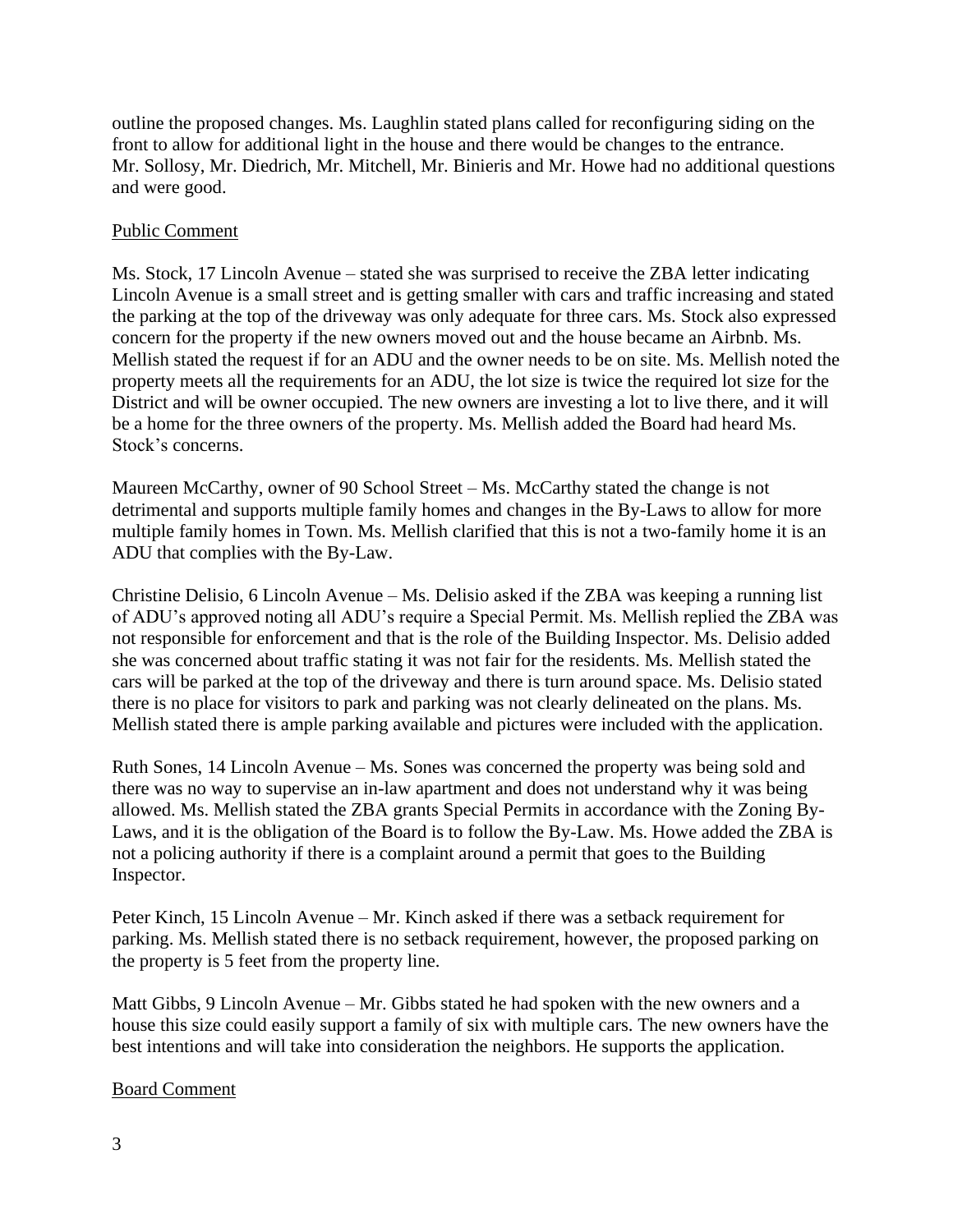Mr. Binieris agreed with Mr. Gibbs that a single-family home with teenage kids going in and out would be a bigger issue around traffic, cars, and parking. He supports the application stating there is plenty of parking. Mr. Mitchell stated concerns have been adequately expressed and supports the application. Ms. Howe stated she appreciates the neighbors concern and requested additional detail and a defined parking plan.

Mr. Diedrich stated the applicants meet the requirements of the Zoning By-Law and there are limited structures in Town available for ADU's. Mr. Diedrich added he had driven up the driveway during the site visit and left at the end of the visit and there was no problem going up, turning around, and coming back down the driveway.

Ms. Mellish stated a member of the Board has requested additional information on parking and asked if the applicant would like a continuation to provide more information. Ms. Laughlin stated the plan was to close next week but she would be happy to provide a parking plan from the architect. Ms. Mellish stated the Board will vote and requested Ms. Laughlin provide a parking plan within the week as a condition of the vote.

*Ms. Mellish moved to close the public hearing and approve the application of Thomas & Nancy Laughlin and Ann Marie Gavin ("Buyers") with assent of Carmin Azzarano, Manager, McDonough Mountain, LLC ("Seller") for a Special Permit under Sections 4.6.2, 6.1.2 and 7.5.2 of the Zoning By-Law, and/or other relief as may be necessary, to construct an Accessary Dwelling Unit within the footprint of the existing residential structure on the lower level at 11 Lincoln Avenue, Assessor's Map No. 41, Lot No. 79 in District B, filed with the Town Clerk on December 15, 2021, based on a finding the proposed Accessory Dwelling Unit is in harmony with the purpose and intent of the By-Law, will not be more detrimental or injurious to the neighborhood than the existing dwelling unit and all requirements and conditions under Sections 4.6.2 and 7.5.2 of the Zoning By-Law for the grant of a Special Permit have been met, based on the condition that the Accessory Dwelling Unit is constructed within the footprint of the existing structure on the lower level, does not exceed 35% of the combined gross area of the principal and accessory dwelling unit, an owner of the property shall occupy either the principal dwelling or the accessory dwelling unit and the Accessory Dwelling Unit shall be constructed in a manner similar to SK-1 proposed apartment floor plan, with the understanding the actual floor plan may be adjusted to meet engineering or design needs, with the additional condition that the Applicant submit an architect's drawing depicting the required four parking space. Ms. Howe seconded the motion.*

Mr. Binieris will write the Decision and Mr. Sollosy will review.

Ms. Mellish opened the public hearing for the application of **Matthew and Pamela Gibbs** for a Special Permit under Sections 4.1.9, 6.1.2 and 7.5.2 of the Zoning By-Law and or other relief as may be necessary to create family living quarters for a live-in caretaker, an employee of the property owner, for their disabled daughter to be located in the existing residence above the garage and partially above existing living space at **9 Lincoln Avenue**, Assessor's Map No. 41, Lot No. 77 in District B, filed with the Town Clerk on December 20, 2021.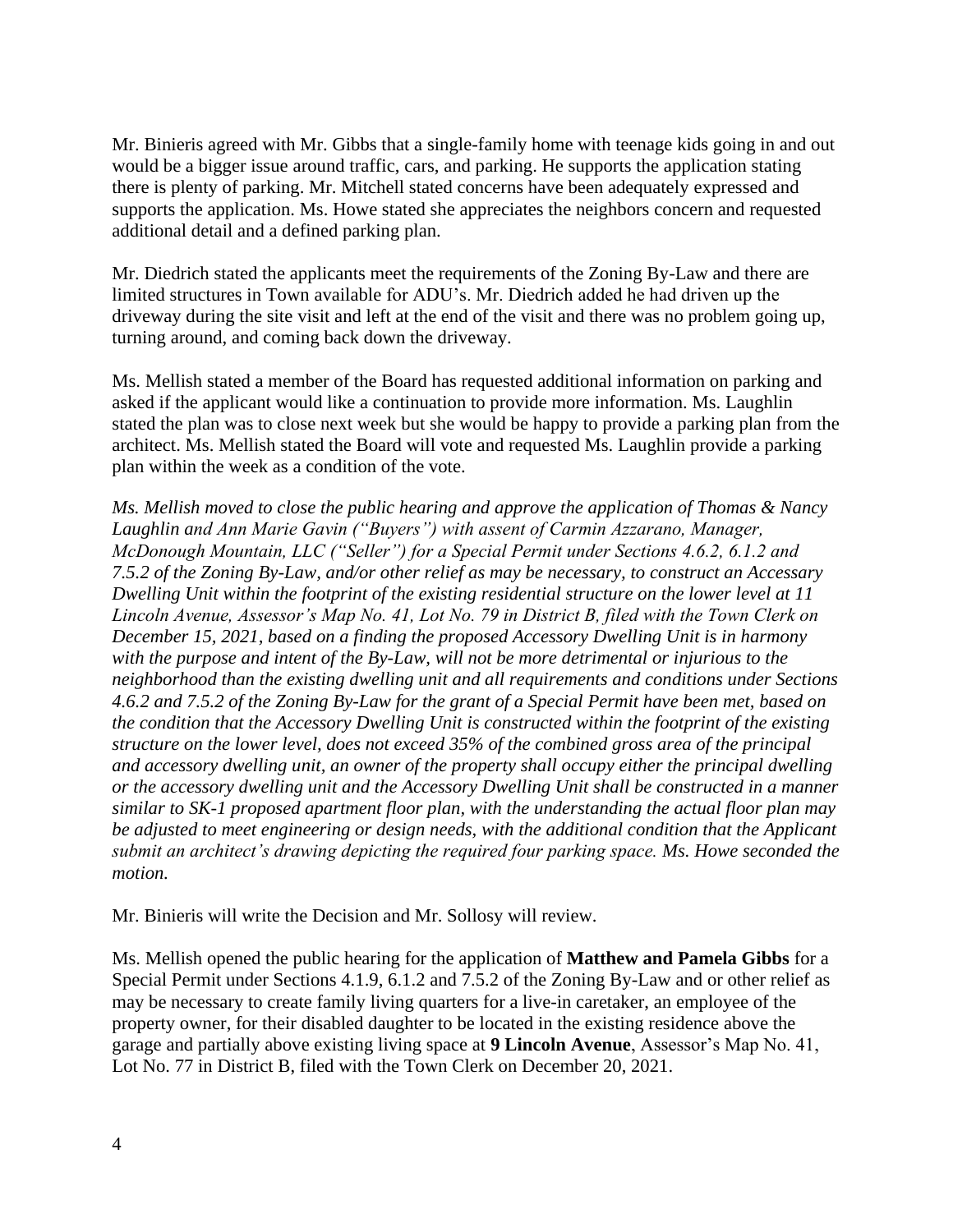Ms. Mellish stated this application is not an ADU and lot size is not a factor. She added the application could be considered as a reasonable accommodation under the Fair Housing Act, or it could be considered under 4.1.9 of the By-Law Ms. Mellish added in fall of 2020 ZBA approved plans for the family and their 10-year-old special needs daughter allowing the home to be built to accommodate her needs. Mr. Gibbs stated he and his wife are in their fifties and would like to have someone to live with us as a full-time care giver to support the long-term needs of their daughter. They indicated appropriate residential placements are not available for a person with their daughter's needs. It is their intent to address the unique challenges they face and have had the help of Brian Stein in developing the plan for their home to make the accommodations needed.

Ms. Mellish asked if the Board had any questions. Ms. Sollosy stated he was satisfied that either the Fair Housing Act or the live-in caretaker provision of the Zoning By-Law provided for the exception. Mr. Binieris stated he was good with the application and anticipated the request when the house was completed. Mr. Mitchell agreed with Mr. Binieris and Mr. Sollosy stating the proposed plan is reasonable and compassionate. Ms. Howe stated she supports the plan under the By-Law.

#### Public Comment

Sheila Doherty, 7 Lincoln Avenue – Ms. Doherty stated she is the neighbor most impacted by the proposed egress for the new unit as she lives close to the proposed entrance and exit for the caregiver. Her living area is adjacent to the exit and entrance, and it is right below her son's bedroom, a 14-year-old cancer patient. She is supportive of the proposal if the entrance and exit is used for emergencies only. Ms. Doherty also asked if the Special Permit was deed restricted for the proposed purpose only, the Special Permit does not tie into the properties deed.

Mr. Gibbs stated the caregiver will be there to provide for the needs of his daughter and most often will come and go through the front door. However, when that person is not working, they will likely use the direct entrance to their living space.

Ms. Doherty stated the proposed entrance and exit impacts her privacy and she is asking for some consideration.

Mr. Mitchell stated the building code requires two means of egress. Mr. Stein supported Mr. Mitchell's statement adding there needs to be an egress to the outside. Mr. Binieris stated he has no issue with the side door and suggested landscaping. Mr. Gibbs added he planned for green scaping.

Ms. Mellish stated she would consider the application under Section 4.1.9 of the By-Law which would limit its use to an employee of the property owner residing on the premises.

*Ms. Mellish moved to close the public hearing and approve the application of Matthew and Pamela Gibbs for a Special Permit under Sections 4.1.9, 6.1.2 and 7.5.2 of the Zoning By-Law, and/or other relief as may be necessary, to provide family living quarters for a live-in caretaker for their disabled daughter at 9 Lincoln Avenue, Assessor's Map No. 41, Lot No. 77 in District B,*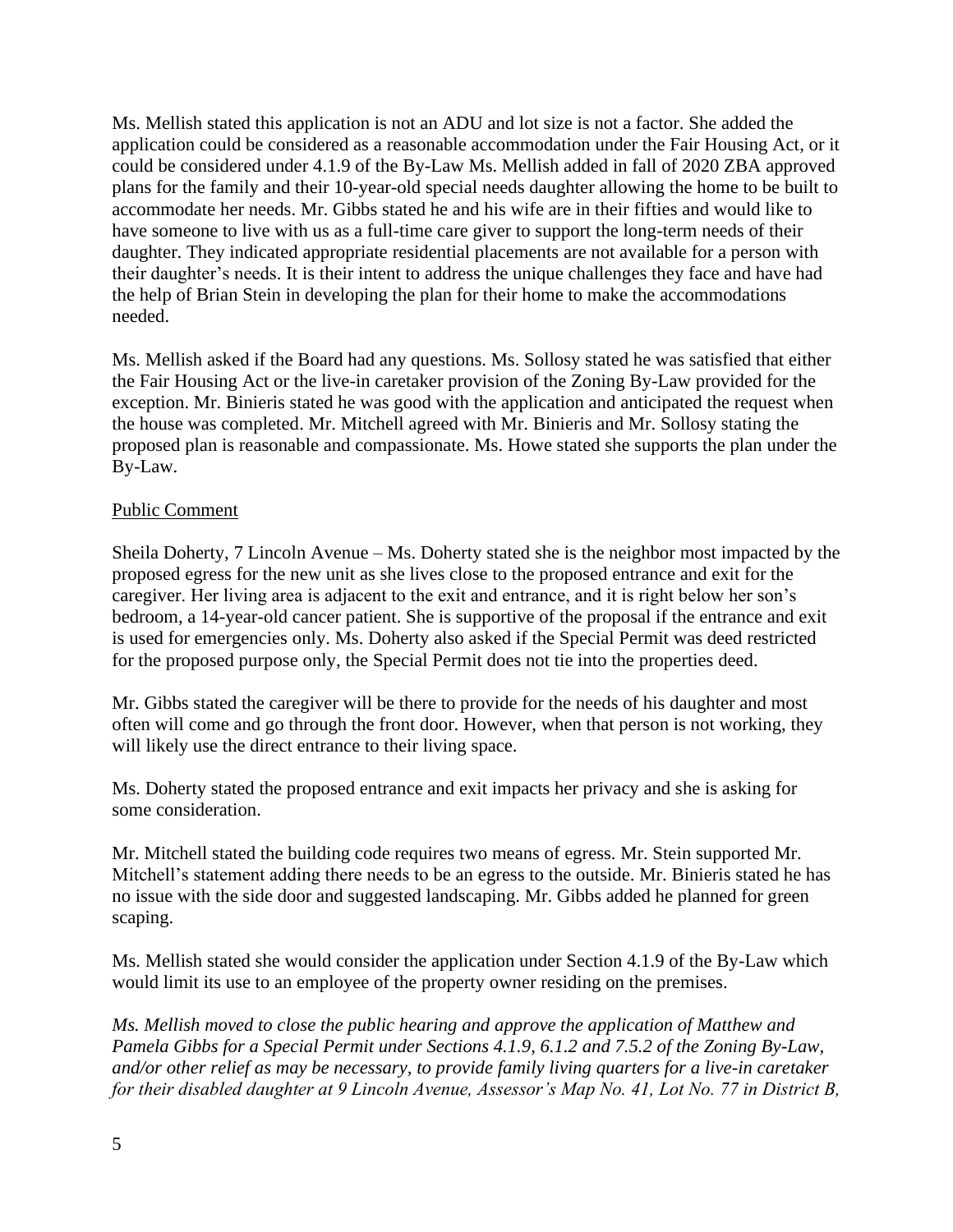*filed with the Town Clerk on December 20, 2021, based on a finding the proposed project is in harmony with the purpose and intent of the By-Law, will not be more detrimental or injurious to the neighborhood than the existing dwelling unit and all requirements and conditions under Section 7.5.2 of the Zoning By-Law for the grant of a Special Permit have been met, based on the condition that the family living quarters are for an employee of the property owner who resides on the property. Mr. Binieris seconded the motion. The motion passed unanimously by roll call vote.* 

Ms. Mellish will write the Decision and Mr. Sollosy will review.

# **CONTINUED APPLICATIONS**

Ms. Mellish opened the continued public hearing on the application of **Mike Cronin** for a Special Permit under Sections 4.1.10(f), 6.1.2 and 7.5.2 of the Zoning By-Law and or other relief as may be necessary to replace an existing sports court with a larger 41' x 63' sport court with a sport court surface tile at **151 Bridge Street**, Assessor's Map No. 26, Lot No. 33 in District C, filed with the Town Clerk on July 15, 2021.

Ms. Mellish stated Mr. Cronin had provided a survey and the new court will be conforming with all setbacks. Mr. Cronin will remove all asphalt and put in stone dust beneath the new tiles. The final size of the court will be 41' x 63' with basketball hoops. Additionally, he will add hedges to block the view and noise and limit hours of operation from 9:00 a.m. to 8:00 p.m. The court is to be used by Mr. Cronin's son and friends only. Mr. Mitchell confirmed that Mr. Cronin will meet the proposed conditions. The Board agreed with the proposal.

Ms. Kathleen Heyer, attorney for Mr. and Mrs. Beauvais at 153 Bridge Street stated she had received and reviewed the planned court and is concerned the clinics will continue. The basketball court has a serious impact on her clients and their life. It is detrimental to the neighborhood and impacts not only close neighbors but nearby neighbors as well.

Ms. Cronin stated he is happy to answer any questions of the Board and he will comply with provisions of the Board. There will be no clinics held on the court.

Mr. Beauvais, 153 Bridge Street – Mr. Beauvais stated he and his wife are retired senior citizens and the Cronin's basketball court is located close to their bedroom and by their back yard deck. The loud noises from the basketballs hitting the court and raised voices is the reason for opposition to the court in the neighborhood. Mr. Cronin slowly increased the use of the court, and it has been advertised on Facebook and is referred to as "Cronin's Court". It appears that Mr. Cronin has disregarded all guidelines set by the ZBA. The court is now three times the size originally approved by the ZBA. When I look out, I see training equipment and a professional set up. Mr. Beauvais would like the court to be the original 1,334 square feet with an 8-foot fence and landscaping. Mr. Beauvais indicated there is more room on the opposite side of the Cronin property and suggested moving the court.

Ms. Beauvais, 153 Bridge Street – Ms. Beauvais assured the Board that the court was more like a Town Court and clinics were being held at the court. She indicated children were dropped off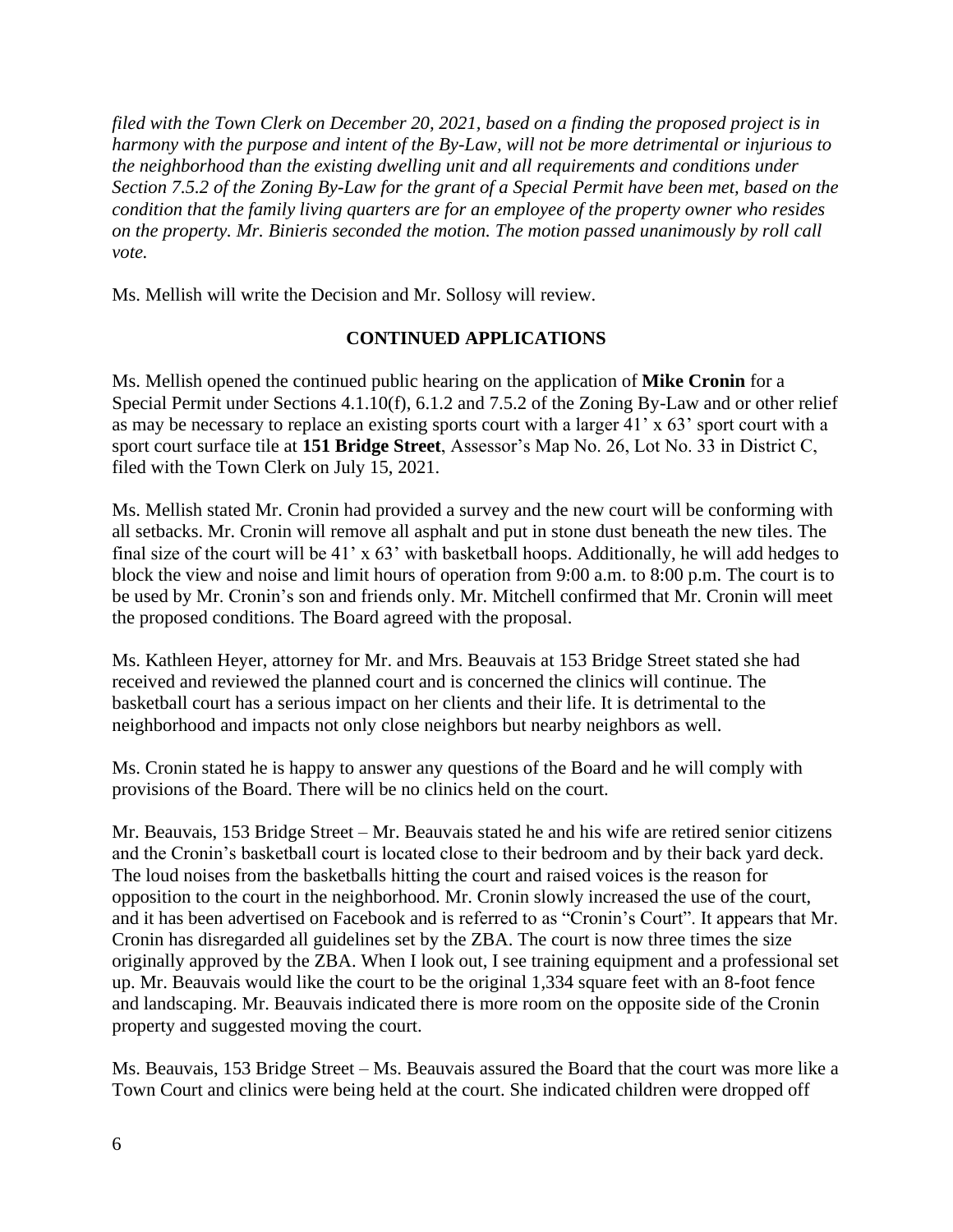and she could hear instructions given to children. She and her husband reached out to Mike and asked if he had a building permit for the changes he was making to the court. There was no building permit. She stated the expansion of the court has impacted my life. I would like my home to be a peaceful retreat where I can sit on my deck and read. I believe I am entitled to that. A large basketball court with multiple hoops is not part of that life.

### Board Comment

Mr. Mitchell stated he heard the impassioned plea from the neighbors about the use and size of the court which sounds like a commercial venture. He suggested other alternatives to expansion and is inclined to reject the application and ask that the original conditions be restored in light of the neighbor's concerns.

Mr. Binieris stated he could not support any commercial use of the court and is concerned that if the court was expanded that would happen. He would approve the court as it was approved in 2012. Mr. Sollosy agreed with Mr. Binieris stating the court expansion would be more injurious to the neighborhood. Ms. Howe is struggling with the court as proposed and suggested better restrictions and planting of shrubs and additional greenery. She is concerned for the abutters and that the court maybe an ongoing problem.

Mr. Cronin asked if the standard was more injurious than why was the court originally permitted and how could a larger court be more injurious. Ms. Mellish stated the success of the application maybe in doubt adding four of five members need to be in favor and that seems to be in doubt. Ms. Mellish asked if Mr. Cronin would like to withdraw without prejudice or continue and rethink location.

Mr. Cronin was not interested in withdrawing or considering a different location. He agreed to comply with all conditions and to no commercial use.

*Ms. Mellish moved to approve the application of Mike Cronin for a Special Permit under Sections 4.1.10(f), 6.1.2 and 7.5.2 of the Zoning By-Law, and/or other relief as may be necessary, to replace an existing sports court with a larger court measuring 41' x 63' and install a new sport court surface tile at 151 Bridge Street, Assessor's Map No. 26, Lot No. 33 in District C, filed with the Town Clerk on July 15, 2021, based on a finding the larger sport court is in harmony with the purpose and intent of the By-Law, will not be more detrimental or injurious to the neighborhood than the existing sports court and all requirements and conditions under Section 7.5.2 of the Zoning By-Law for the grant of a Special Permit have been met, based on the condition that the sport court is located in accordance with the Plan of Land prepared by Jarosz Land Surveying, dated 12-7-2021 and the enlarged Worksheet Scale 1"=8' subject to the following conditions:*

- *All existing asphalt shall be removed and replaced with a stone dust base*
- *The sports court shall be relocated to avoid encroachment into the setbacks*
- *The sports court shall have a surface of Sport Court Outdoor Sport Game PB over a stone dust surface*
- *No stone dust shall exist outside of the court perimeter*
- *No lights are allowed*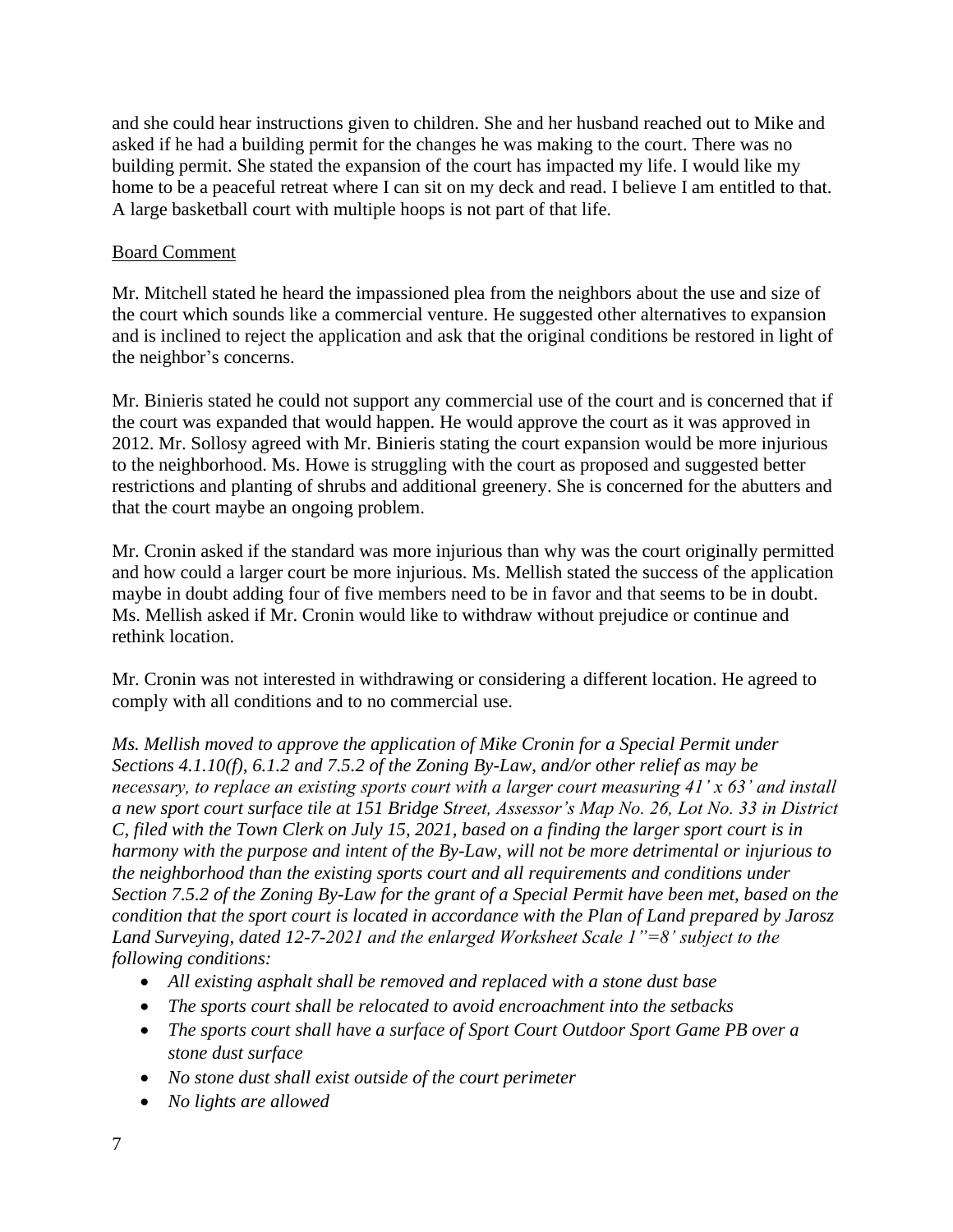- *Any basketball hoops, their bases, and any posts for nets shall be within the perimeter of the 41' x 63' sports court*
- *Hours of operation shall be limited to between 9:00 am to 8:00 pm*
- *The sports court shall be for recreational use only and no clinics shall be held (either paid or unpaid)*
- *An eight (8) foot high evergreen hedge shall be placed along the two sides abutting neighbors to screen the view and muffle the noise.*

*Mr. Mitchell seconded the motion. The motion passed with Mr. Sollosy, Mr. Binieris, Ms. Howe, and Ms. Mellish voting yes. Mr. Mitchell voted no.*

Mr. Sollosy will write the Decision and Ms. Howe will review.

Ms. Mellish opened the continued public hearing on **34 Tappan, LLC, Todd Waller, Manager**, for a Special Permit under Sections 6.1.2 and 7.5.2 of the Zoning By-Law, and or other relief as may be necessary for the renovation to an existing 2 ½ story storage building to 4 residential units and renovation of an existing 1 ½ story garage for a 4-car garage at **34 Tappan Street**, Assessor's Map No. 15, Lot No. 04 in District A filed with the Town Clerk on September 29, 2021.

Ms. Mellish stated the last meeting on this application ended with the Chair seeking advice of Town Counsel on the request to change a non-conforming use to a different non-conforming use. She has had that conversation and changing one non-conforming use to another non-conforming use is not a provision in the Town's By-Law. According to section 7.4.6 of the By-Law the Zoning Board of Appeals cannot approve a new non-conforming use as that change would require a variance and the ZBA is not authorized to approve a use variance.

Ms. Howe stated she concurred about the Board not being allowed to approve a use variance and pointed out zoning recodification is coming, and it may be wise for the applicant to withdraw without prejudice and reapply if new zoning allows for multi-family dwellings. Ms. Mellish stated Towns with Commuter Rail stations may need to comply with State regulations by the end of the year to continue to receive State funding and the application might be allowed in the future.

Mr. Vetere, Attorney representing landowners on Sea Street agreed that the By-Law interpretation around single family use is current and a new use must conform with the current Zoning By-Law.

Mr. Diedrich stated he believes the proposed project would be an asset to the Town. Unfortunately, he agrees with Ms. Mellish and Town Counsel that the Board does not have the authority under the Zoning By-Law to approve it. He supports withdrawing without prejudice and suggests the State might permit the project with the Commuter Rail changes coming.